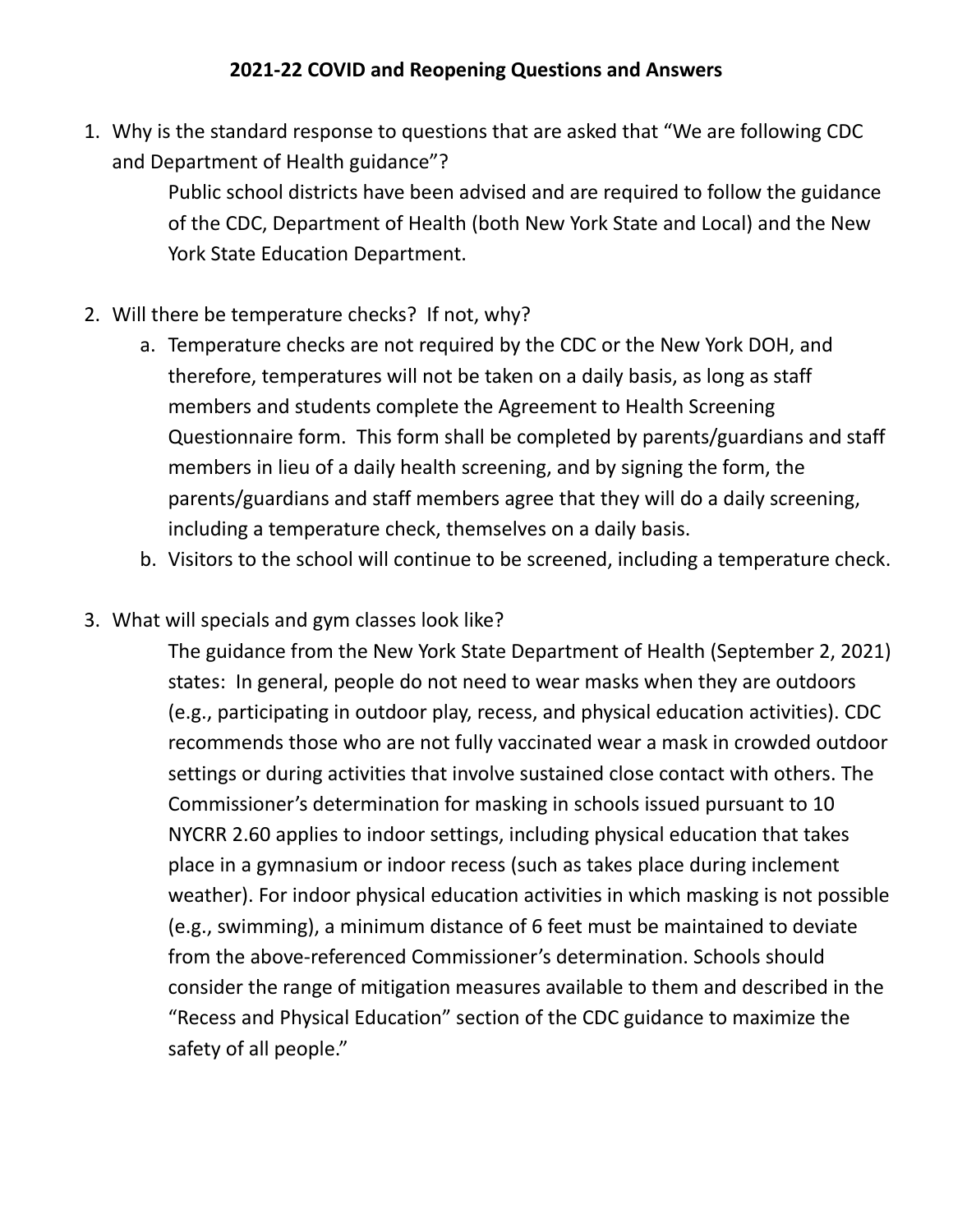4. Will there be a remote or a hybrid (A/B weeks) option?

There will not be an option for a remote program due to concerns about the loss of learning students have experienced, and the social and emotional wellness of our students and staff.

- 5. What are the quarantine procedures for District students and staff?
	- a. Consistent with CDC guidance, any individual identified as a "close contact" with someone diagnosed with COVID-19 shall be required to quarantine unless they are fully vaccinated.
	- b. Individuals who are fully vaccinated do not need to quarantine if identified as a close contact unless they present possible symptoms of an infection. However, even if asymptomatic, it is recommended that individuals be tested 3-5 days after exposure and they must wear a mask indoors for 14 days or until they receive a negative diagnostic test result.
	- c. In general, a "close contact" is anyone who was within 6 feet of an infected person (laboratory-confirmed or a clinically compatible illness) for a cumulative total of 15 minutes or more over a 24-hour period (for example, three individual 5-minute exposures for a total of 15 minutes). **However, in the P-12 indoor classroom setting, the CDC specifies that students who were within 3 to 6 feet of an infected student (laboratory-confirmed or a clinically compatible illness) where both students were engaged in the consistent and correct use of well-fitting masks are not considered close contacts.** This exception to the close contact definition does not apply to teachers, staff, or other adults in the indoor classroom setting.
	- d. For further information about quarantine requirements for vaccinated and unvaccinated individuals, please refer to NYS's Guidance on Quarantine for Community Persons Exposed to COVID-19. This guidance will be updated as appropriate to align with CDC recommendations and developments in our knowledge about COVID-19 transmission.
	- e. As may be required and enforced by the New York State Education Department, schools/districts must have a plan to continue instructional services for students in quarantine or students who have displayed symptoms and have been excluded from school.
	- f. Lastly, in accordance with 10 NYCRR 2.13, Local Health Departments (LHD) may establish and enforce isolation or quarantine orders within local communities, including schools/districts, based on local conditions. Additionally, Local Health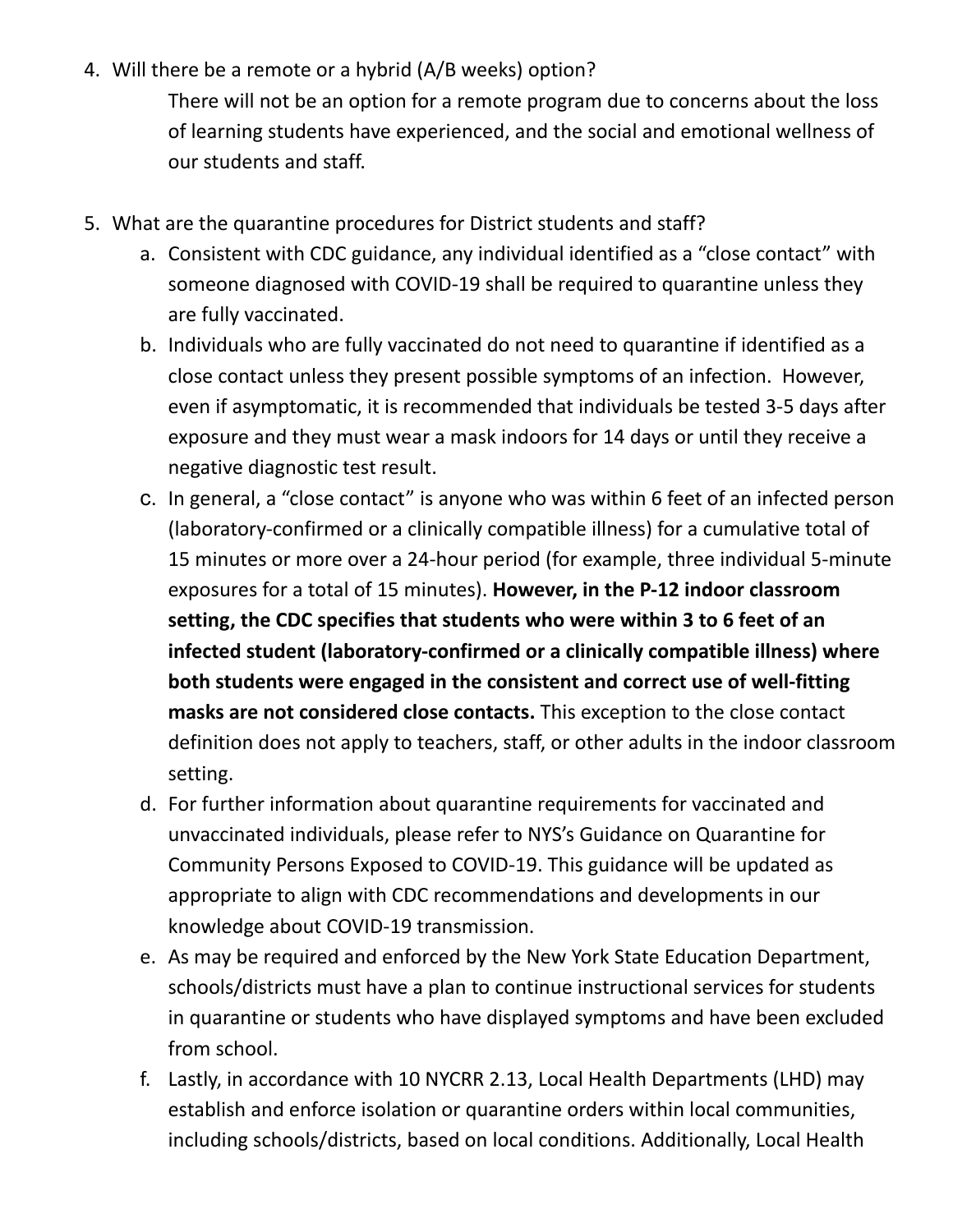Departments may order that certain non-essential school activities (e.g., extracurricular activities) cease operations when transmission levels are high and the risk of potential transmission is present. Reports of non-compliance with all such public health measures in schools should be reported to the LHD.

## 6. What are the Physical Distancing guidelines?

The guidance from the New York State Department of Health (September 2, 2021) states: "Because of the importance of in-person learning, schools should implement physical distancing to the extent possible within their structures, consistent with the following, but should not exclude students from in-person learning in order to meet a minimum distance requirement.

(a) A distance of at least 3 feet is strongly recommended between all students. (b) A distance of at least 6 feet is recommended between students and teachers/staff, and between teachers and staff who are not fully vaccinated. (c) Universal masking is required according to the Commissioner's masking determination issued pursuant to 10 NYCRR 2.60 for indoor settings. Should there be a time when the determination for universal masking in schools is lifted, masking must occur when physical distance cannot be maintained. (d) Maximize physical distance as much as possible when moving through the food service line and while eating (especially indoors). Using additional spaces outside

of the cafeteria for mealtime seating such as the gymnasium or outdoor seating can help facilitate distancing."

## 7. Is the school utilizing any type of Air filtration systems?

Yes, the district is using Merv 11 air filters, which are being changed more frequently and have increased airflow from 10 percent to 20 percent when feasible.

## 8. Will shields be used?

Shields will no longer be used in the classroom unless a teacher or building specifically requests the shields.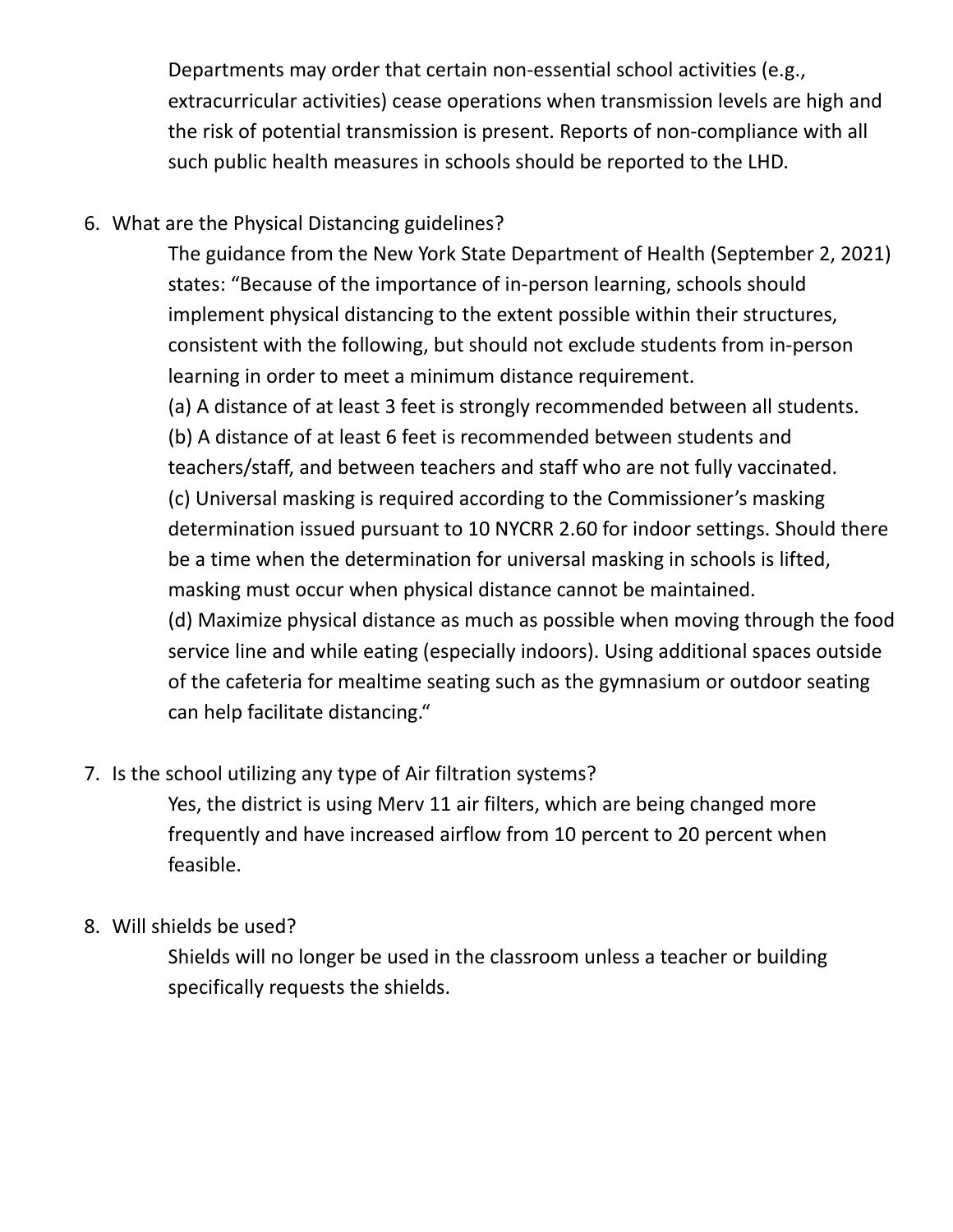9. Can staggered release time be used so that the walkers get out and off the property a few minutes before buses have to roll to free up the parking lot?

> We, along with the other schools in Ulster County, have had a significant increase in the number of students who are eligible to ride a bus, who are now being picked up. This increased the number of parents on campus in both their car and on foot. Therefore, when school began, we faced challenges during dismissal. After taking a closer look at the dismissal process, modifications were put in place and all students are now gone by 3:49 pm daily, with the successful dismissal of over 700 students in 19 minutes.

10. Can the police department be used at Canal or Yankee place or can crossing guards be used?

> The Police Department is being utilized for arrival and dismissal when they are available to respond.

- 11. Can an advisory board be used to brainstorm possibilities to make things safer? The Ellenville PTO has agreed to continue to work with families to work on safety concerns, including concerns related to COVID-19.
- 12. Will there be COVID-19 testing for students and staff?
	- a. Staff: Staff members who are not vaccinated are required to be tested for COVID-19, in accordance with the guidance from the NYSDOH (Commissioner's determination on COVID-19 Testing). Staff members who are vaccinated will be offered the option of weekly testing. ECSD is working with the Ulster County Department of Health to facilitate the testing which will be provided on-site.
	- b. Students: As required by the NYSDOH, ECSD will offer screening testing to unvaccinated students on a weekly basis when the District is designated by the CDC as having moderate, substantial or high transmission rates.
- 13. Will masks be required?
	- a. In accordance with the Commissioner's determination issued pursuant to 10 NYCRR 2.60, all students, personnel, teachers, administrators, contractors, and visitors must wear masks at all times indoors, regardless of vaccination status.
	- b. People with medical or developmental conditions that prevent them from wearing a mask may be exempted from mask requirements, as documented by a medical provider.